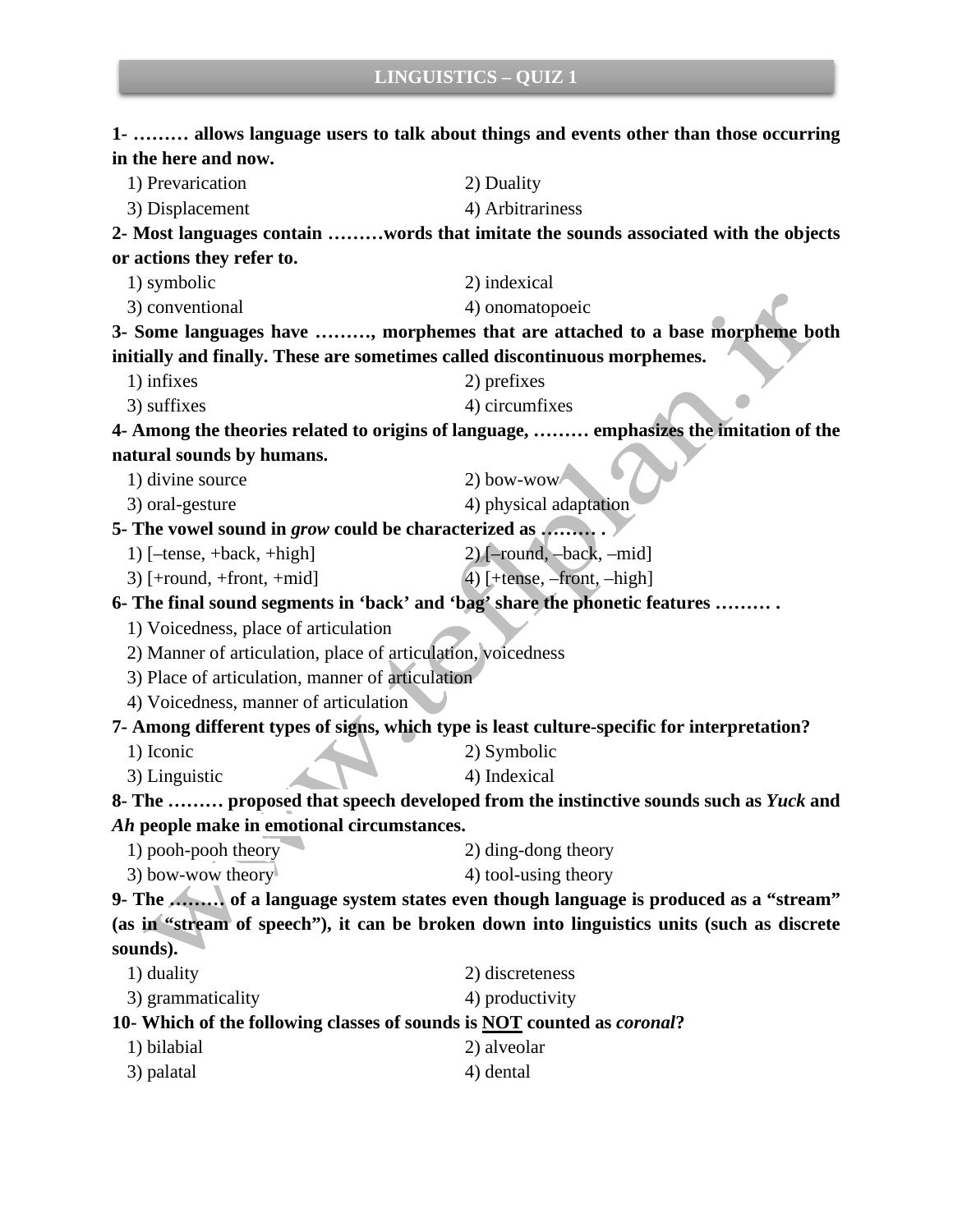**11- Imagine you are inside a room and you want some privacy. You would be unhappy to find the door is** *unlockable***. Which structure does this meaning correspond to?**

| 1) $\left[\text{[un][lock][able]}\right]$                                                    | 2) $[[\text{[un][lock][able]]}]$                                                  |  |
|----------------------------------------------------------------------------------------------|-----------------------------------------------------------------------------------|--|
| 3) $[[\text{[un][lock]}][\text{able}]]$                                                      | 4) $\left[\text{[un]}\left[\text{[lock]}[\text{able}]\right]\right]$              |  |
| 12- Which of the following class of words doesn't belong to the class of content words?      |                                                                                   |  |
| 1) Adverbs                                                                                   | 2) Prepositions                                                                   |  |
| 3) Nouns                                                                                     | 4) Adjectives                                                                     |  |
| 13- The language origin theory which proposes the social interaction of human beings is      |                                                                                   |  |
| referred to as                                                                               |                                                                                   |  |
| $1)$ yo-he-ho                                                                                | 2) interactionism                                                                 |  |
| 3) reciprocity                                                                               | 4) oral-gesture                                                                   |  |
|                                                                                              | 14- Since human languages have the property of , it is not possible to simply say |  |
| "hello" and have someone hear it hours later.                                                |                                                                                   |  |
| 1) vocal-auditory                                                                            | 2) non-directionality                                                             |  |
| 3) rapid fade                                                                                | 4) specialization                                                                 |  |
| 15- The class of sounds [h, j] is distinguished from the class [m, b] by the feature         |                                                                                   |  |
| $1)$ [voice]                                                                                 | 2) [anterior]                                                                     |  |
| 3) [tense]                                                                                   | 4) [sibilant]                                                                     |  |
| 16- The targets for vowel gestures are NOT described in terms of                             |                                                                                   |  |
| 1) degree of lip rounding                                                                    | 2) front-back position of the tongue                                              |  |
| 3) height of the body of the tongue                                                          | 4) manner of articulatory action                                                  |  |
| 17- According to the one of the human language characteristics,  means that although         |                                                                                   |  |
| humans are probably born with an ability to do language, they must learn their native        |                                                                                   |  |
| language from other speakers.                                                                |                                                                                   |  |
| 1) cultural transmission                                                                     | 2) innateness                                                                     |  |
| 3) fixed-reference                                                                           | 4) creativity                                                                     |  |
| 18- The cover symbol used by IPA to refer to 'nasal velar' and 'alveolar central' sounds are |                                                                                   |  |
| respectively.                                                                                |                                                                                   |  |
| 1) [ŋ] and $[z]$                                                                             | 2) [s] and $\left[\int\right]$                                                    |  |
| $3)$ [ $3$ ] and [1]                                                                         | 4) [tf] and [s]                                                                   |  |
| 19- Stops that use only an  airstream are called plosives.                                   |                                                                                   |  |
| 1) ingressive, velaric                                                                       | 2) ingressive, pulmonic                                                           |  |
| 3) egressive, pulmonic                                                                       | 4) egressive, glottalic                                                           |  |
| 20- Which of the following words contains a derivational and inflectional morpheme?          |                                                                                   |  |
| 1) Irregularity                                                                              | 2) Carrier                                                                        |  |
| 3) Possibilities                                                                             | 4) Chocoholic                                                                     |  |
|                                                                                              |                                                                                   |  |